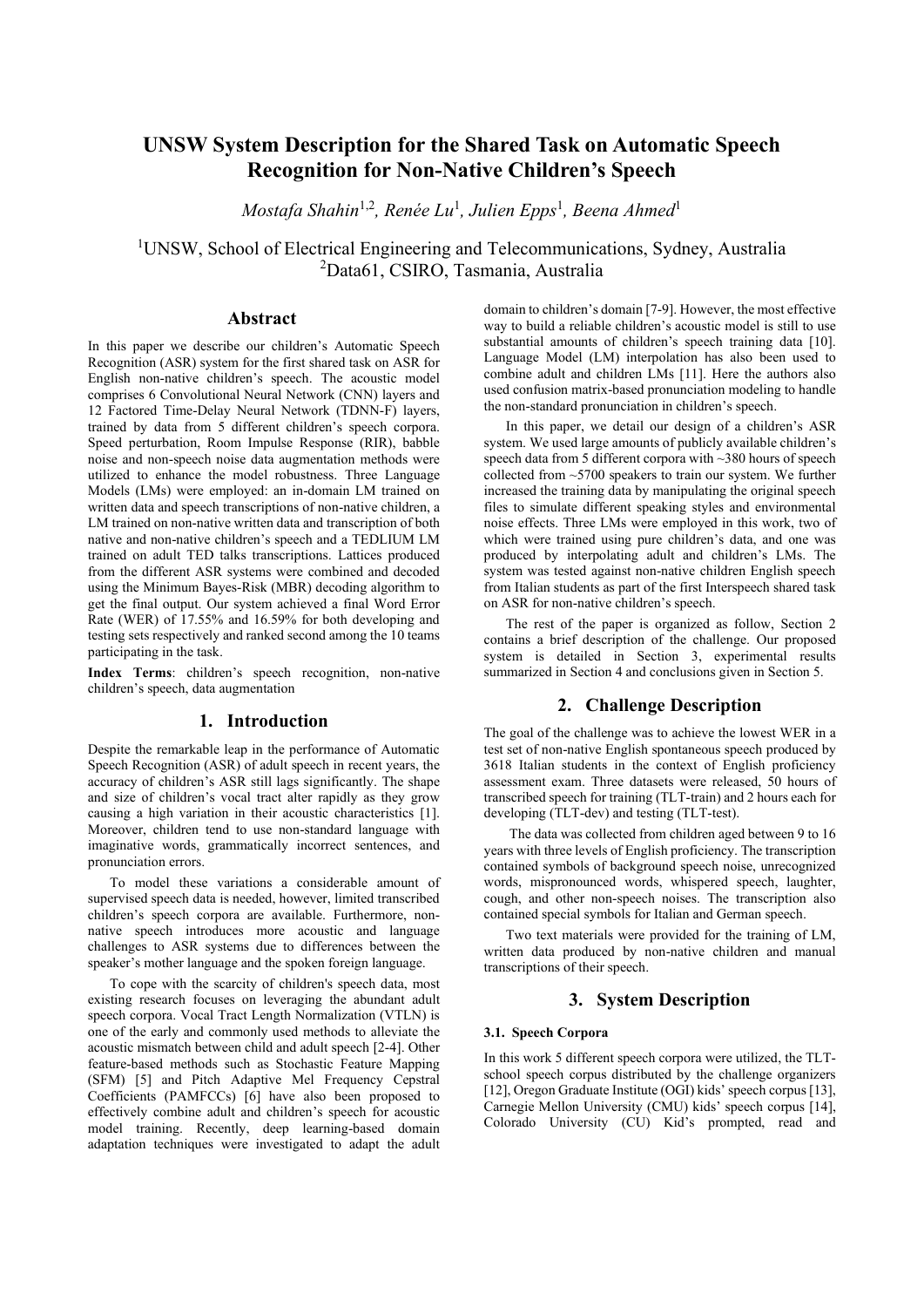summarized speech corpus [15, 16] and My Science Tutor (MyST) Children's speech corpus [17].

Other than the TLT corpus, all other datasets were collected from native English speakers with different age ranges that contained both read and spontaneous speech. Manual wordlevel transcriptions of each dataset were provided with symbols representing speech and non-speech noise events such as laugh, cough, line noise, background speech, etc.

Our acoustic model was trained using the TLT-train along with all the other four datasets. [Table 1](#page-1-0) summarizes the details of each dataset. As shown, MyST is the largest dataset with around 200 hours of transcribed speech recorded from 677 children through interaction with a virtual science tutor.

<span id="page-1-0"></span>

| <b>Speech</b><br>Corpus | Age<br>range | $N#$ of<br>speakers | $N#$ of<br>hours | $N#$ of<br>segments |
|-------------------------|--------------|---------------------|------------------|---------------------|
| OGI                     | $5 - 15$     | 794                 | 59.4             | 42316               |
| MyST                    | $8 - 11$     | 677                 | 208.4            | 90902               |
| <b>CU</b>               | $6 - 11$     | 716                 | 49               | 13999               |
| <b>CMU</b>              | $6 - 11$     | 54                  | 6.3              | 3699                |
| TLT-train               | $9 - 16$     | 3450                | 59.1             | 66694               |
| All-train               | $5 - 16$     | 5691                | 382.2            | 217610              |
| TLT-dev                 | $9 - 16$     | 84                  | $\mathfrak{D}$   | 562                 |
| TLT-test                | $9 - 16$     | 84                  | $\mathfrak{D}$   | 578                 |

Table 1 *The distribution of the speech corpora*

#### <span id="page-1-3"></span>**3.2. Data Augmentation**

To increase the amount of training data and enhance the robustness of the model against different speaking styles, reverberation, and background noises, we employed four types of data augmentation methods, namely speed perturbation, real Room Impulse Response (RIR) addition, babble noise addition and non-speech noise addition.

Two versions of the speech data with speed factors 0.9 and 1.1 were generated to form the speed perturbed data. The BUT ReverbDB [18] dataset was utilized to simulate the reverberation effect caused by different room environments and generate reverberated speech while babble noise and nonspeech noises were simulated using MUSAN corpus [19]. RIR as well as babble and non-speech noises were added to the original and speed perturbed speech data leading to a 9-fold increase in the training data ( $\sim$  3500 hours). To keep the training time of the acoustic model reasonable, we randomly sampled 2000 total hours from the manipulated speech data.

### **3.3. Acoustic Model**

[Figure 1](#page-1-1) presents the process used to state-align the training data. We first trained a GMM-HMM acoustic model using the original version of the training dataset, i.e. without augmentation, to obtain the tied states' alignment (senones) of the training speech corpora for use as outputs of the deeplearning acoustic model. The speech data was segmented into frames of 25 msec with an overlap of 10 msec. A feature vector of size 39 was extracted from each frame containing the 13 MFCC coefficients along with their first and second derivatives. Seven frames were spliced to form one feature vector then projected to a size of 40 by applying the Linear Discriminant Analysis (LDA) algorithm. The projected features were then transformed using the global Semi-Tied Covariance (STC) [20] transform and the resultant features used to train a

Speaker-Adaptive Training (SAT) model. We shared the GMMs of all the speech and non-speech noise models as well as the silence model to improve the system performance.



<span id="page-1-1"></span>Figure 1 *The acoustic model building flow diagram*

This trained model was also used to align the speed perturbed version of the speech as speed perturbation modified the phoneme duration while for the other augmented data, we used the state alignment corresponding to their original speech.



<span id="page-1-2"></span>Figure 2 *The deep learning acoustic model architecture. Each block represents a layer in a specific time step. Each layer receives input from multiple time steps of the previous layer. The model consists of 6 lower Convolutional Neural Network (CNN) layers followed by 12 factored Time Delay Neural Network (TDNN-F) layers.*

We then trained a deep learning-based acoustic model from the state-aligned training data. The input features to the model were 40 Mel-frequency filter banks per frame with an additional 100-dimensional per speaker iVector appended to facilitate speaker adaptation [21]. [Figure 2](#page-1-2) shows the complete architecture of the model. As shown the model consists of 6 CNN layers followed by 12 TDNN-F layers [22]. The effective temporal context of the model is 39 frames before and after the underlying frame (-39, +39).

We adopted the lattice-free Maximum Mutual Information (MMI) training criteria as proposed in [23]. Dropout and L2 regularization techniques were utilized to alleviate the impact of overfitting. Furthermore, batch normalization [24] was applied to the activation outputs of all layers. The acoustic model was trained using the Kaldi ASR toolkit [25].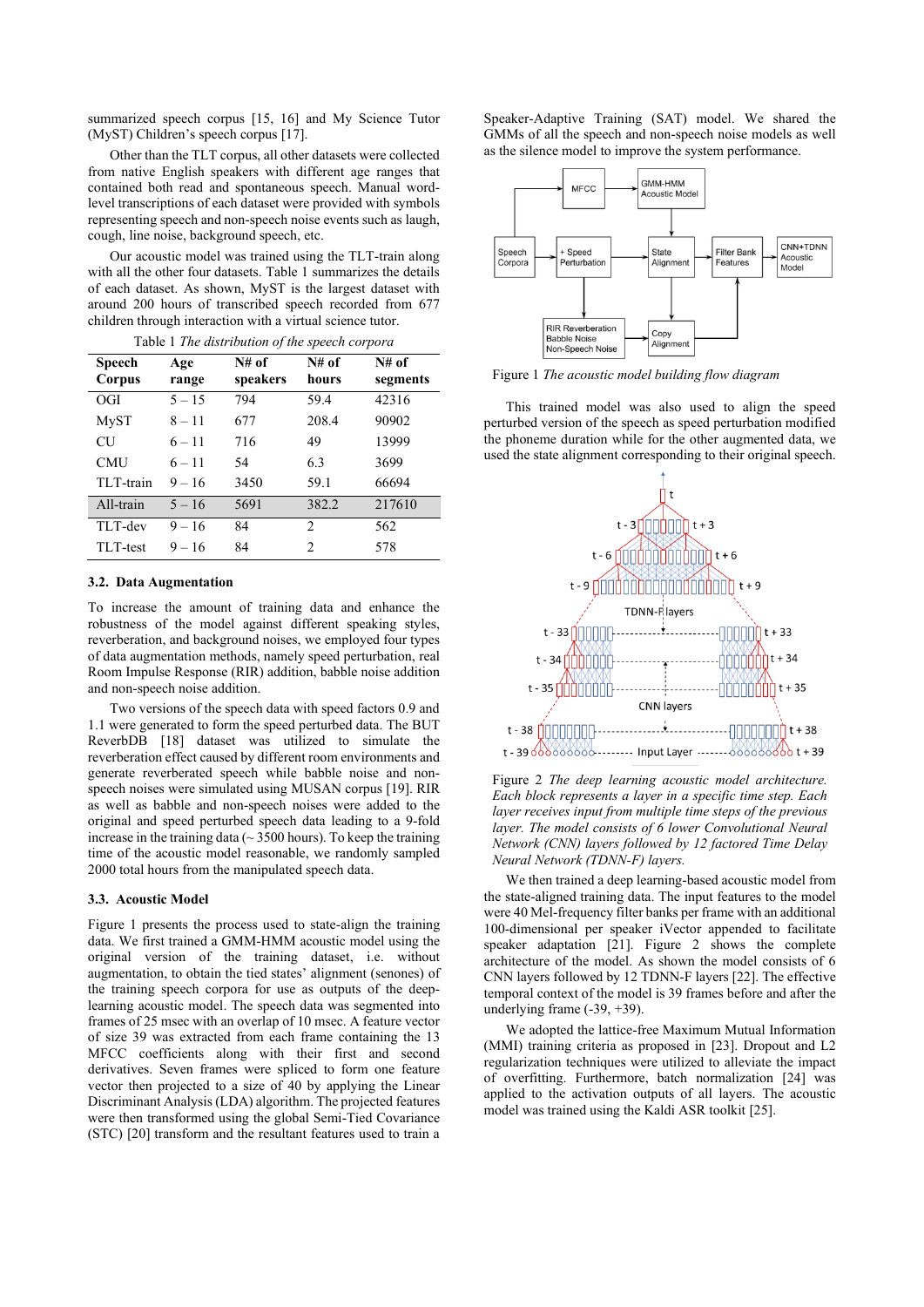### **3.4. Language Model**

Three Language Models (LMs) were used in this work. First, the TLT-school, a 4-gram LM trained using the training text provided with the challenge dataset, CHILD, a 4-gram LM trained by combining the challenge text and the transcriptions of all training speech corpora listed in [Table 1](#page-1-0) and TEDLIUM, a pre-trained 4-gram LM trained on captions of TED talks corpus released by LIUM University [26]. The TLT-school and CHILD LMs were used mainly for first pass decoding while the TEDLIUM LM was used for lattice rescoring.

[Table 2](#page-2-0) shows the vocabulary size of each LM along with the perplexity (ppl) of development and test sets. As shown, TEDLIUM suffers from high perplexity for both test and development sets. This is due to variation between adults' and children's use of language in addition to the non-native nature of the TLT test and development sets. We thus interpolated between CHILD LM, which includes training text from both native and non-native children, and TEDLIUM LM, to create an output model, TEDLIUM+CHILD.

The standard CMU pronunciation dictionary [27] was utilized to obtain the phoneme sequence of each word, while the language models were trained using SRILM toolkit [28].

<span id="page-2-0"></span>Table 2 *The vocabulary size and the test and development perplexity (ppl) for each language model (LM)*

| LM                 | <b>Vocab Size</b> | Dev. ppl | <b>Test ppl</b> |
|--------------------|-------------------|----------|-----------------|
| TLT-school         | 3930              | 54       | 56              |
| <b>CHILD</b>       | 17445             | 71       | 72              |
| <b>TEDLIUM</b>     | 152215            | 238      | 22.1            |
| $TEDLIUM + 154392$ |                   | 77       | 76              |
| CHILD              |                   |          |                 |

### **4. Results**

[Table 3](#page-2-1) shows the details and evaluation results of different models starting from the baseline model to the model that achieved the best performance. The table contains details of only those experiments that led to a significant improvement in the performance.

The challenge baseline model consists of 13 TDNN-F layers trained with 9 hours of speech, augmented to 27 hours with two speed perturbated versions. The baseline accuracies of development and test sets were 38% and 35% respectively. A 30% decrease in the WER was achieved by increasing the training data to around 150 hours using an additional 40 hours of speech data provided by the challenge organizers and augmentation using speed perturbation method (Model 1).

Model 2 shows the improvement gained by sharing the states of all silence phones, which included silence, hesitation, cough, laugh, background speech, unrecognized words, and impulsive noises. By analyzing the results from Models 1 and 2, we noticed a dramatic decrease in the insertion errors when using state sharing  $(\sim 24\%$  decrease). A possible reason is that sharing the states of all silence phones increased the amount of data used to train their models and make them more robust. This therefore improved the alignment of the training data. Given this improvement, state sharing of silence phones was included in all subsequent models.

In Model 3, a slight drop in the WER was observed when adding CNN layers. We then further increased the training data to  $\sim$  570 hours by utilizing three more data augmentation techniques, the RIR, babble noise, and non-speech noise as explained in sectio[n 3.2.](#page-1-3) As the training data increased, we also boosted the model capacity from 7M parameters (Model 3) to  $\sim$ 17M parameters (Model 4) by adding three more TDNN-F layers. This led to an extension in the effective input temporal context from  $(-30, +30)$  frames to  $(-39, +39)$  frames. Consequently, the WER dropped from 21.3% and 20%, in Model 3, to 20.5% and 19.2%, in Model 4, for both development and test sets, respectively.

Model 5 was trained using all children's speech corpora listed in [Table 1](#page-1-0) and the four types of data augmentation to produce a training data of 2200 hours while the architecture of the model was the same as Model 4. The model achieved a WER of 19.6% and 18.8% for the test and development sets respectively when decoding against the 4-gram CHILD LM.

<span id="page-2-1"></span>Table 3 *Word Error Rates (WER) of the TLT development (Dev.) and test sets for different model architectures with the Language Models (LM) used for decoding, number of trainable parameters (Num. Param), data augmentation method (Aug), effective temporal context and amount of training data after augmentation in hours. The data augmentation methods included Speed perturbation (SP), Room Impulse Response (RIR), babble noise (Babble) and non-speech noise (Noise).* 

|                                                                                   | Architecture                 | LM             | Num.<br>Param | Training<br>Corpus | Aug.                          | Temp<br>Context | Training<br><b>Hours</b> | Dev<br><b>WER</b><br>$(\%)$ | <b>Test</b><br><b>WER</b><br>$(\%)$ |
|-----------------------------------------------------------------------------------|------------------------------|----------------|---------------|--------------------|-------------------------------|-----------------|--------------------------|-----------------------------|-------------------------------------|
| Baseline                                                                          | 13 TDNN-F                    | TLT-<br>school | 7.8M          | TLT-train          | <b>SP</b>                     | $(-29, +29)$    | 27.1                     | 37                          | 35                                  |
| Model 1                                                                           | 13 TDNN-F                    | TLT-<br>school | 8.2M          | TLT-train          | <b>SP</b>                     | $(-29, +29)$    | 148.5                    | 23.9                        | 22.4                                |
| Model 2                                                                           | 13 TDNN-F<br>$+$ ShareSil    | TLT-<br>school | 8.4M          | TLT-train          | <b>SP</b>                     | $(-29, +29)$    | 148.5                    | 22                          | 20.4                                |
| Model 3                                                                           | $6$ CNN + 9<br><b>TDNNF</b>  | TLT-<br>school | 7M            | TLT-train          | <b>SP</b>                     | $(-30, +30)$    | 148.5                    | 21.3                        | 20                                  |
| Model 4                                                                           | $6$ CNN + 12<br><b>TDNNF</b> | TLT-<br>school | 17.6M         | TLT-train          | $SP+ RIR+$<br>$Bable + Noise$ | $(-39, +39)$    | 573.7                    | 20.5                        | 19.2                                |
| Model 5                                                                           | $6$ CNN + 12<br>TDNNF        | <b>CHILD</b>   | 19M           | All-train          | $SP+ RIR+$<br>Babble+Noise    | $(-39, +39)$    | 2200                     | 19.6                        | 18.8                                |
| LM-rescore of the decoded lattice of model5 with TEDLIUM+CHILD LM                 |                              |                |               |                    |                               |                 | 18.11                    | 17.99                       |                                     |
| Minimum Bayes-Risk (MBR) decoding of lattices from different model configurations |                              |                |               |                    |                               |                 | 17.55                    | 16.59                       |                                     |